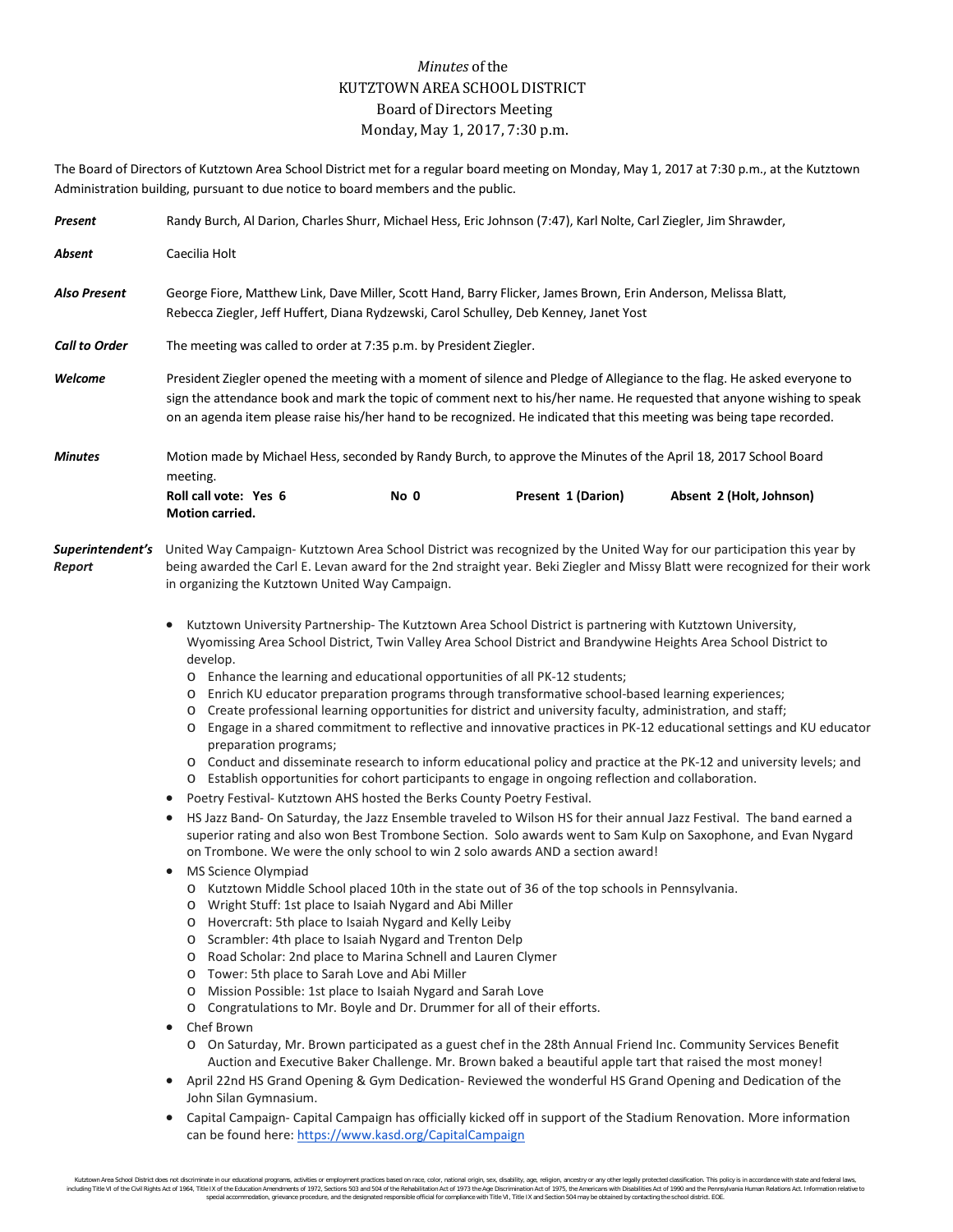| Personnel                       | Motion made by Michael Hess, seconded by Randy Burch, to approve the following personnel items:<br>The acceptance, with regret, of the resignation due to retirement, of Scott Heiter, middle school physical education<br>1.<br>teacher, effective at the end of the last teacher day of the 2016-17 school year.<br>The acceptance of the resignation of Kelsey Williams, RtII aide, effective April 19, 2017.<br>2.<br>The approval of Michele Schoener as substitute staff for the summer reading program for 2017 to be paid at the existing<br>3.<br>curriculum rate.<br>The approval of Mario Alejandro, Jr. as a paid assistant high school football coach for the 2017-18 school year at a<br>4.<br>stipend of \$2,262.<br>The approval of an extension of child rearing leave for employee #1037 commencing on August 22, 2017 through the<br>5.<br>last teacher day of the 2017-18 school year.<br>6.<br>The approval of Sarah Grutza as an ESY paraeducator in the life-skills support classroom at Kutztown Elementary School<br>for the extended school year program at a rate of \$14.00 per hour.<br>The approval of the following summer maintenance and custodial help for summer 2017 for a term not to exceed 12<br>7.<br>weeks, at a rate of \$9.75 per hour: |                                                                                                                  |                                                                                                                       |                                               |  |  |  |                                                                                                         |  |  |  |  |  |
|---------------------------------|------------------------------------------------------------------------------------------------------------------------------------------------------------------------------------------------------------------------------------------------------------------------------------------------------------------------------------------------------------------------------------------------------------------------------------------------------------------------------------------------------------------------------------------------------------------------------------------------------------------------------------------------------------------------------------------------------------------------------------------------------------------------------------------------------------------------------------------------------------------------------------------------------------------------------------------------------------------------------------------------------------------------------------------------------------------------------------------------------------------------------------------------------------------------------------------------------------------------------------------------------------------------------------|------------------------------------------------------------------------------------------------------------------|-----------------------------------------------------------------------------------------------------------------------|-----------------------------------------------|--|--|--|---------------------------------------------------------------------------------------------------------|--|--|--|--|--|
|                                 |                                                                                                                                                                                                                                                                                                                                                                                                                                                                                                                                                                                                                                                                                                                                                                                                                                                                                                                                                                                                                                                                                                                                                                                                                                                                                    |                                                                                                                  |                                                                                                                       |                                               |  |  |  |                                                                                                         |  |  |  |  |  |
|                                 |                                                                                                                                                                                                                                                                                                                                                                                                                                                                                                                                                                                                                                                                                                                                                                                                                                                                                                                                                                                                                                                                                                                                                                                                                                                                                    |                                                                                                                  |                                                                                                                       |                                               |  |  |  | Spencer Miller<br>Justin Shurr                                                                          |  |  |  |  |  |
|                                 |                                                                                                                                                                                                                                                                                                                                                                                                                                                                                                                                                                                                                                                                                                                                                                                                                                                                                                                                                                                                                                                                                                                                                                                                                                                                                    |                                                                                                                  |                                                                                                                       |                                               |  |  |  | Heather Hackman<br>Diane Zettlemoyer                                                                    |  |  |  |  |  |
|                                 |                                                                                                                                                                                                                                                                                                                                                                                                                                                                                                                                                                                                                                                                                                                                                                                                                                                                                                                                                                                                                                                                                                                                                                                                                                                                                    |                                                                                                                  |                                                                                                                       |                                               |  |  |  | Theresa O'Mara<br>Joshua Mengel                                                                         |  |  |  |  |  |
|                                 |                                                                                                                                                                                                                                                                                                                                                                                                                                                                                                                                                                                                                                                                                                                                                                                                                                                                                                                                                                                                                                                                                                                                                                                                                                                                                    |                                                                                                                  |                                                                                                                       |                                               |  |  |  | The approval of Christie Thomas as a volunteer track and field coach for the 2016-17 school year.<br>8. |  |  |  |  |  |
|                                 |                                                                                                                                                                                                                                                                                                                                                                                                                                                                                                                                                                                                                                                                                                                                                                                                                                                                                                                                                                                                                                                                                                                                                                                                                                                                                    | 9.<br>The approval of Julianne Michalik as high school musical vocal director at a stipend of \$1,869.           |                                                                                                                       |                                               |  |  |  |                                                                                                         |  |  |  |  |  |
|                                 |                                                                                                                                                                                                                                                                                                                                                                                                                                                                                                                                                                                                                                                                                                                                                                                                                                                                                                                                                                                                                                                                                                                                                                                                                                                                                    | 10. The approval of Julianne Michalik as high school musical producer at a stipend of \$250.                     |                                                                                                                       |                                               |  |  |  |                                                                                                         |  |  |  |  |  |
|                                 |                                                                                                                                                                                                                                                                                                                                                                                                                                                                                                                                                                                                                                                                                                                                                                                                                                                                                                                                                                                                                                                                                                                                                                                                                                                                                    | Roll call vote: Yes 6<br>Motion carried.                                                                         | No 0                                                                                                                  | Present 1 (Shurr)<br>Absent 2 (Holt, Johnson) |  |  |  |                                                                                                         |  |  |  |  |  |
|                                 | Memorandum                                                                                                                                                                                                                                                                                                                                                                                                                                                                                                                                                                                                                                                                                                                                                                                                                                                                                                                                                                                                                                                                                                                                                                                                                                                                         | Motion made by Eric Johnson, seconded by Michael Hess, to approve the Memorandum of Understanding agreement with |                                                                                                                       |                                               |  |  |  |                                                                                                         |  |  |  |  |  |
| <b>Of Understanding</b>         | Kutztown University.                                                                                                                                                                                                                                                                                                                                                                                                                                                                                                                                                                                                                                                                                                                                                                                                                                                                                                                                                                                                                                                                                                                                                                                                                                                               |                                                                                                                  |                                                                                                                       |                                               |  |  |  |                                                                                                         |  |  |  |  |  |
|                                 | Roll call vote: Yes 8<br>Motion carried.                                                                                                                                                                                                                                                                                                                                                                                                                                                                                                                                                                                                                                                                                                                                                                                                                                                                                                                                                                                                                                                                                                                                                                                                                                           | No 0                                                                                                             | Absent 1 (Holt)                                                                                                       |                                               |  |  |  |                                                                                                         |  |  |  |  |  |
| <b>RJ Reynolds</b>              |                                                                                                                                                                                                                                                                                                                                                                                                                                                                                                                                                                                                                                                                                                                                                                                                                                                                                                                                                                                                                                                                                                                                                                                                                                                                                    |                                                                                                                  | Motion made by Michael Hess, seconded by Charles Shurr, to approve the acceptance of a check in the amount of \$1,000 |                                               |  |  |  |                                                                                                         |  |  |  |  |  |
| Tobacco Co.<br><b>Donation</b>  | from the RJ Reynolds Tobacco Company's Right Decision, Right Now Program to be used for the cheerleading program.                                                                                                                                                                                                                                                                                                                                                                                                                                                                                                                                                                                                                                                                                                                                                                                                                                                                                                                                                                                                                                                                                                                                                                  |                                                                                                                  |                                                                                                                       |                                               |  |  |  |                                                                                                         |  |  |  |  |  |
|                                 | Roll call vote: Yes 8<br>Motion carried.                                                                                                                                                                                                                                                                                                                                                                                                                                                                                                                                                                                                                                                                                                                                                                                                                                                                                                                                                                                                                                                                                                                                                                                                                                           | No 0                                                                                                             | Absent 1 (Holt)                                                                                                       |                                               |  |  |  |                                                                                                         |  |  |  |  |  |
| Baseball Team<br>Donation       | Motion made by Randy Burch, seconded by Michael Hess, to approve the acceptance of a check in the amount of \$1,000<br>from an anonymous donor to be used for the baseball program.                                                                                                                                                                                                                                                                                                                                                                                                                                                                                                                                                                                                                                                                                                                                                                                                                                                                                                                                                                                                                                                                                                |                                                                                                                  |                                                                                                                       |                                               |  |  |  |                                                                                                         |  |  |  |  |  |
|                                 | Roll call vote: Yes 8<br>Motion carried.                                                                                                                                                                                                                                                                                                                                                                                                                                                                                                                                                                                                                                                                                                                                                                                                                                                                                                                                                                                                                                                                                                                                                                                                                                           | No 0                                                                                                             | Absent 1 (Holt)                                                                                                       |                                               |  |  |  |                                                                                                         |  |  |  |  |  |
| Yoder Maint.<br>Agreement       | Motion made by Randy Burch, seconded by Karl Nolte, to approve the agreement with Yoder's Heating Service to have them<br>clean heaters at Kutztown Elementary, Greenwich-Lenhartsville Elementary and the Administration building at a cost of<br>\$1,040 each.                                                                                                                                                                                                                                                                                                                                                                                                                                                                                                                                                                                                                                                                                                                                                                                                                                                                                                                                                                                                                   |                                                                                                                  |                                                                                                                       |                                               |  |  |  |                                                                                                         |  |  |  |  |  |
|                                 | Roll call vote: Yes 8<br><b>Motion carried.</b>                                                                                                                                                                                                                                                                                                                                                                                                                                                                                                                                                                                                                                                                                                                                                                                                                                                                                                                                                                                                                                                                                                                                                                                                                                    | No 0                                                                                                             | Absent 1 (Holt)                                                                                                       |                                               |  |  |  |                                                                                                         |  |  |  |  |  |
| Band Trailer<br>Purchase        | Motion made by Karl Nolte, seconded by Eric Johnson, to approve the purchase of a trailer from Grim's Trailers<br>at a cost of \$4,195.                                                                                                                                                                                                                                                                                                                                                                                                                                                                                                                                                                                                                                                                                                                                                                                                                                                                                                                                                                                                                                                                                                                                            |                                                                                                                  |                                                                                                                       |                                               |  |  |  |                                                                                                         |  |  |  |  |  |
|                                 | Roll call vote: Yes 8<br><b>Motion carried.</b>                                                                                                                                                                                                                                                                                                                                                                                                                                                                                                                                                                                                                                                                                                                                                                                                                                                                                                                                                                                                                                                                                                                                                                                                                                    | No 0                                                                                                             | Absent 1 (Holt)                                                                                                       |                                               |  |  |  |                                                                                                         |  |  |  |  |  |
| <b>Gym Floor</b><br>Refinishing | Motion made by Randy Burch, seconded by Karl Nolte, to accept the quote from Miller Flooring to screen sand and refinish the<br>gym floor at the middle school at a cost of \$2,968.34.                                                                                                                                                                                                                                                                                                                                                                                                                                                                                                                                                                                                                                                                                                                                                                                                                                                                                                                                                                                                                                                                                            |                                                                                                                  |                                                                                                                       |                                               |  |  |  |                                                                                                         |  |  |  |  |  |
|                                 | Roll call vote: Yes 8<br>Motion carried.                                                                                                                                                                                                                                                                                                                                                                                                                                                                                                                                                                                                                                                                                                                                                                                                                                                                                                                                                                                                                                                                                                                                                                                                                                           | No 0                                                                                                             | Absent 1 (Holt)                                                                                                       |                                               |  |  |  |                                                                                                         |  |  |  |  |  |

Kutztown Area School District does not discriminate in our educational programs, activities or employment practices based on race, color, national origin, sex, disability, age, religion, ancestry or any other legally prote